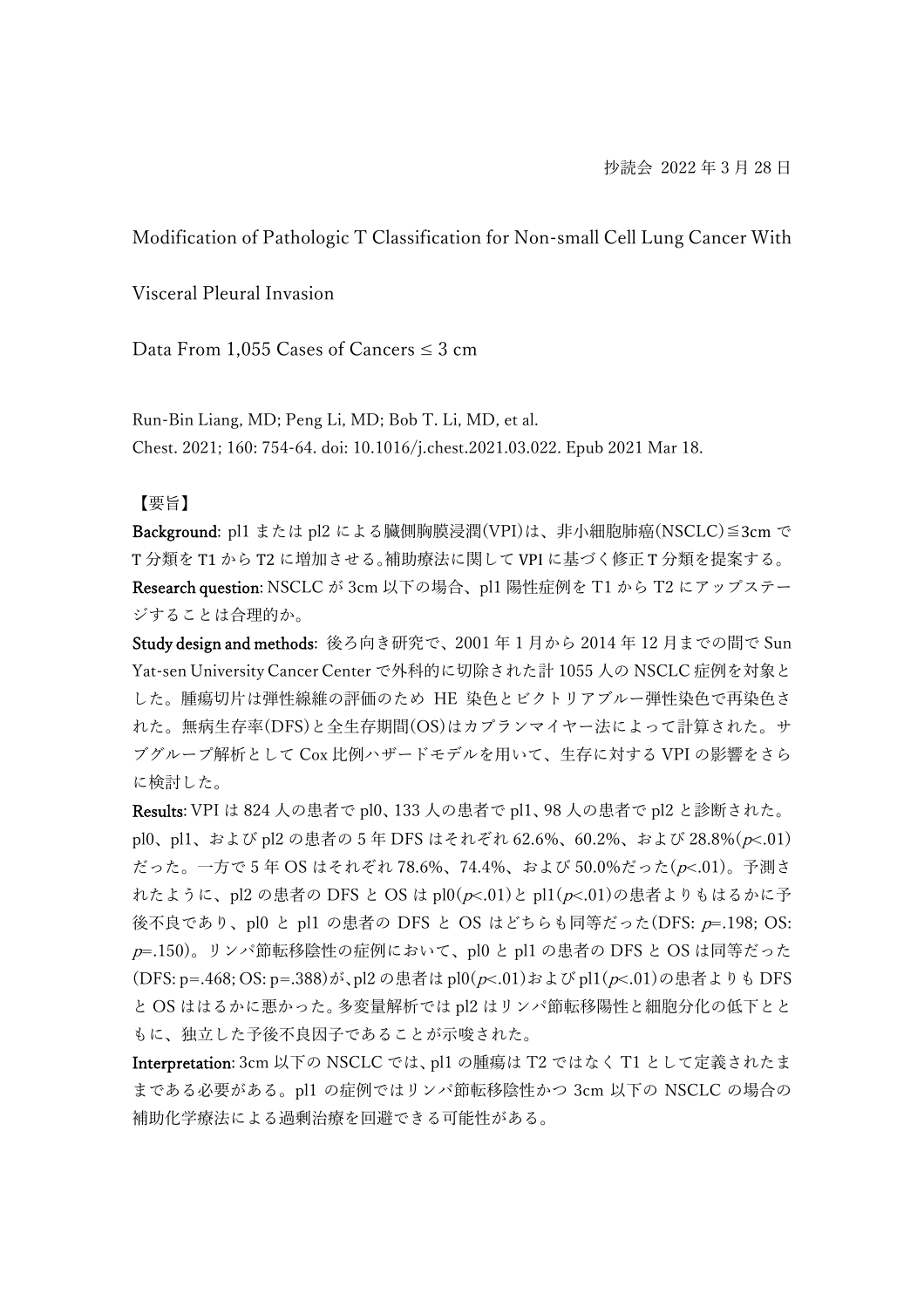【Take home message】

- 腫瘍サイズが 3cm 以下の NSCLC では、pl2 症例は T1→T2 にアップステージするこ とが適切だが、pl1 の症例は T1 のままである必要がある。
- 腫瘍サイズ 3cm 以下の N0PL1NSCLC 患者での術後補助化学療法による過剰治療は避 けるべきである。

| Characteristics                   | $PL0(n = 824)$  | $PL1(n = 133)$ | $PL2(n = 98)$  | P Value             |
|-----------------------------------|-----------------|----------------|----------------|---------------------|
| Sex                               |                 |                |                |                     |
| Male                              | 479 (58.1)      | 74 (55.6)      | 48 (49.0)      | .212                |
| Female                            | 345 (41.9)      | 59 (44.4)      | 50(51.0)       | i.                  |
| Age, y                            |                 |                |                |                     |
| $Mean + SD$                       | $59.2 \pm 10.1$ | $59.7 \pm 9.8$ | $60.4 \pm 9.6$ | $.565$ <sup>a</sup> |
| Median (range)                    | $60.0(19-81)$   | 60.0 (39-81)   | 61.0 (39-83)   |                     |
| $\leq 60$                         | 429 (52.1)      | 69 (51.9)      | 45 (45.9)      | .513                |
| >60                               | 395 (47.9)      | 64(48.1)       | 53 (54.1)      | a.                  |
| Histology                         |                 |                |                |                     |
| Adenocarcinoma                    | 702 (85.2)      | 118 (88.7)     | 88 (89.8)      | $295^b$             |
| Squamous cell carcinoma           | 101 (12.3)      | 14 (10.5)      | 6(6.1)         | i.                  |
| Other                             | 21(2,5)         | 1(0,8)         | 4(4.1)         | н.                  |
| Anatomic type                     |                 |                |                |                     |
| Central                           | 43 (5.2)        | 6(4.5)         | 4(4.1)         | 852                 |
| Peripheral                        | 781 (94.8)      | 127 (95.5)     | 94 (95.9)      | a d                 |
| Cell differentiation <sup>c</sup> |                 |                |                |                     |

| Characteristics        | $PL0(n = 824)$ | PL1 ( $n = 133$ ) | $PL2(n = 98)$ | P Value   |
|------------------------|----------------|-------------------|---------------|-----------|
| Well                   | 66 (8.0)       | 6(4,5)            | 4(4,1)        | .130      |
| Moderate               | 414 (50.2)     | 58 (43.6)         | 42 (42.8)     | .         |
| Poor                   | 285 (34.6)     | 62 (46.6)         | 47 (48.0)     | $\ddotsc$ |
| <b>NA</b>              | 59 (7.2)       | 7(5.3)            | 5(5.1)        | i.        |
| Smoking history        |                |                   |               |           |
| Never                  | 454 (55.1)     | 81 (60.9)         | 64 (65.3)     | .076      |
| Current                | 278 (33.7)     | 39 (29.3)         | 31 (31.6)     |           |
| Former                 | 92 (11.2)      | 13 (9.8)          | 3(3.1)        | i.        |
| Surgical resection     |                |                   |               |           |
| Lobectomy              | 756 (91.8)     | 122 (91.7)        | 85 (86.7)     | .089      |
| Bilobectomy            | 34(4,1)        | 8(6,0)            | 3(3,1)        | i i i     |
| Pneumonectomy          | 19(2,3)        | 1(0,8)            | 6(6.1)        | à.        |
| Subjobar resection     | 15(1,8)        | 2(1,5)            | 4(4,1)        | à.        |
| Tumor location         |                |                   |               |           |
| Right side of the lung | 489 (59.3)     | 84 (63.2)         | 53 (54.1)     | .382      |
| Left side of the lung  | 335 (40.7)     | 49 (36.8)         | 45 (45.9)     |           |
| Tumor size, cm         |                |                   |               |           |
| $Mean \pm SD$          | $2.2 \pm 0.7$  | $2.4 \pm 0.6$     | $2.4 \pm 0.6$ | $< 01^8$  |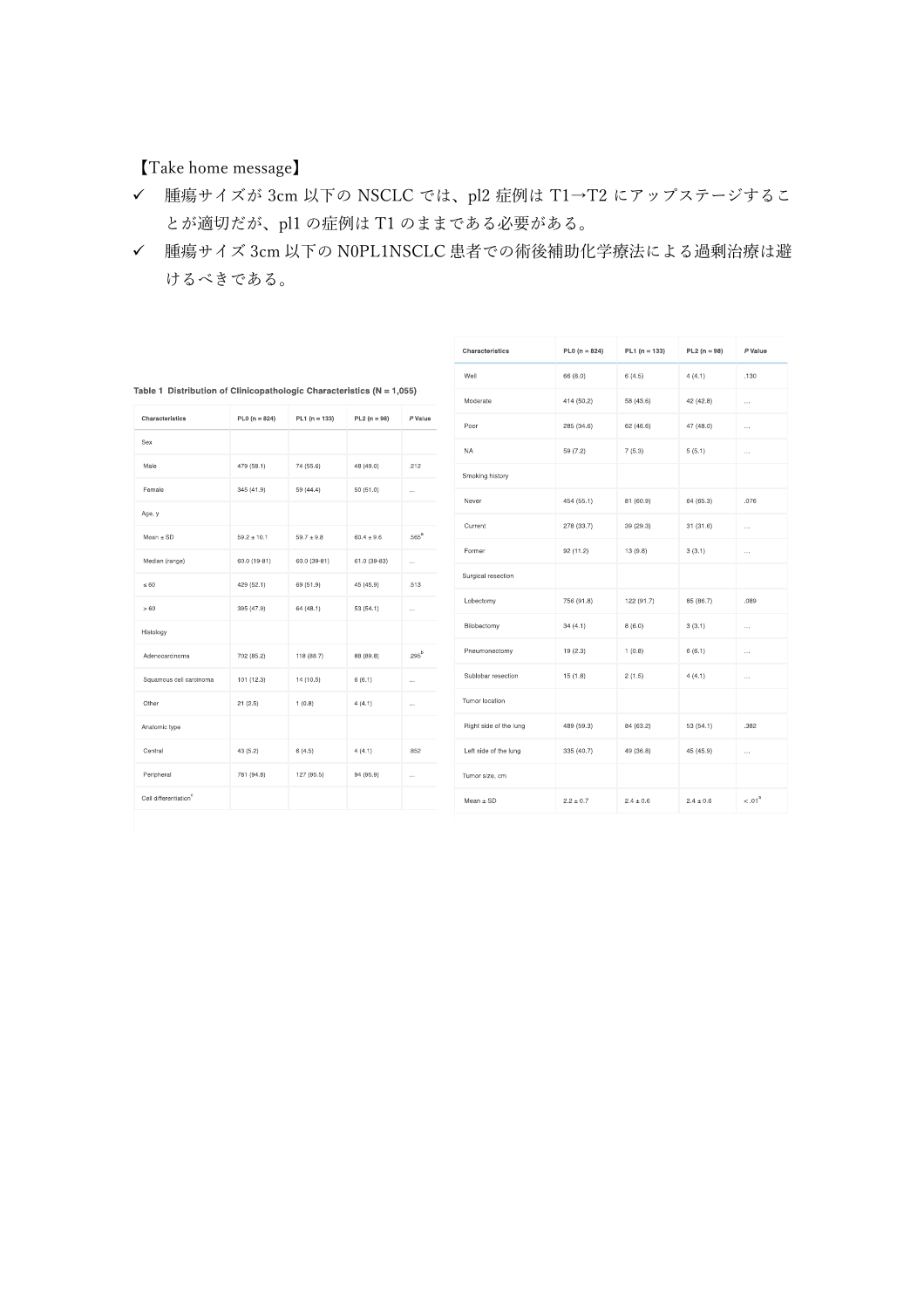| Characteristics                    | $PL0(n = 824)$ | $PL1(n = 133)$ | $PL2(n = 98)$  | P Value              |
|------------------------------------|----------------|----------------|----------------|----------------------|
| Median (range)                     | $2.0(0.3-3.0)$ | $2.5(0.8-3.0)$ | $2.5(1.0-3.0)$ | $\cdots$             |
| $0 - 2$                            | 434 (52.7)     | 51 (38.3)      | 41 (41.8)      | < 01 <sup>d</sup>    |
| $2 - 3$                            | 390 (47.3)     | 82 (61.7)      | 57 (58.2)      | $\sim$               |
| Pathologic N category <sup>®</sup> |                |                |                |                      |
| N <sub>0</sub>                     | 580 (70.4)     | 73 (54.9)      | 49 (50.0)      | $< .01$ <sup>f</sup> |
| N1                                 | 92 (11.2)      | 24 (18.0)      | 15 (15.3)      | $\sim$               |
| N2                                 | 152 (18.4)     | 36 (27.1)      | 34 (34.7)      | $\cdots$             |
| Pathologic stage <sup>e</sup>      |                |                |                |                      |
| т                                  | 568 (68.9)     | 70 (52.6)      | 47 (48.0)      | $< .01^9$            |
| Ш                                  | 96 (11.7)      | 26 (19.6)      | 17 (17.3)      | $\cdots$             |
| Ш                                  | 160 (19.4)     | 37 (27.8)      | 34 (34.7)      | $\cdots$             |
| Adjuvant therapy                   |                |                |                |                      |
| No                                 | 521 (63.2)     | 76 (57.1)      | 46 (46.9)      | $< 01^h$             |
|                                    |                |                |                |                      |

## Table 2 Assessment of VPI Status Using H&E Only vs Using Both H&E and ES by Pathologist A and B ( $N = 1,055$ )

| VPI             | Pathologist A<br>(H&E Only) | Pathologist<br>$A (H&E + ES)$ | Pathologist<br>B (H&E Only) | Pathologist<br>$B$ (H&E + ES) | Final<br>Diagnosis |
|-----------------|-----------------------------|-------------------------------|-----------------------------|-------------------------------|--------------------|
| PL <sub>0</sub> | 552 (52.3)                  | 803 (76.1)                    | 635 (60.2)                  | 849 (80.5)                    | 824 (78.1)         |
| PL <sub>1</sub> | 130 (12.3)                  | 165 (15.6)                    | 107(10.1)                   | 119 (11.3)                    | 133 (12.6)         |
| PL <sub>2</sub> | 82(7.8)                     | 87(8.2)                       | 80(7.6)                     | 87(8.2)                       | 98 (9.3)           |
| Indeterminate   | 291 (27.6)                  | 0(0.0)                        | 233 (22.1)                  | 0(0.0)                        | 0(0.0)             |

Values are No. (%). ES = elastic stain; H&E = hematoxylin and eosin stain; VPI = visceral pleural invasion. a When the diagnoses were inconsistent, a third pathologist was invited to join the diagnosis team to<br>discuss for a final diagnosis.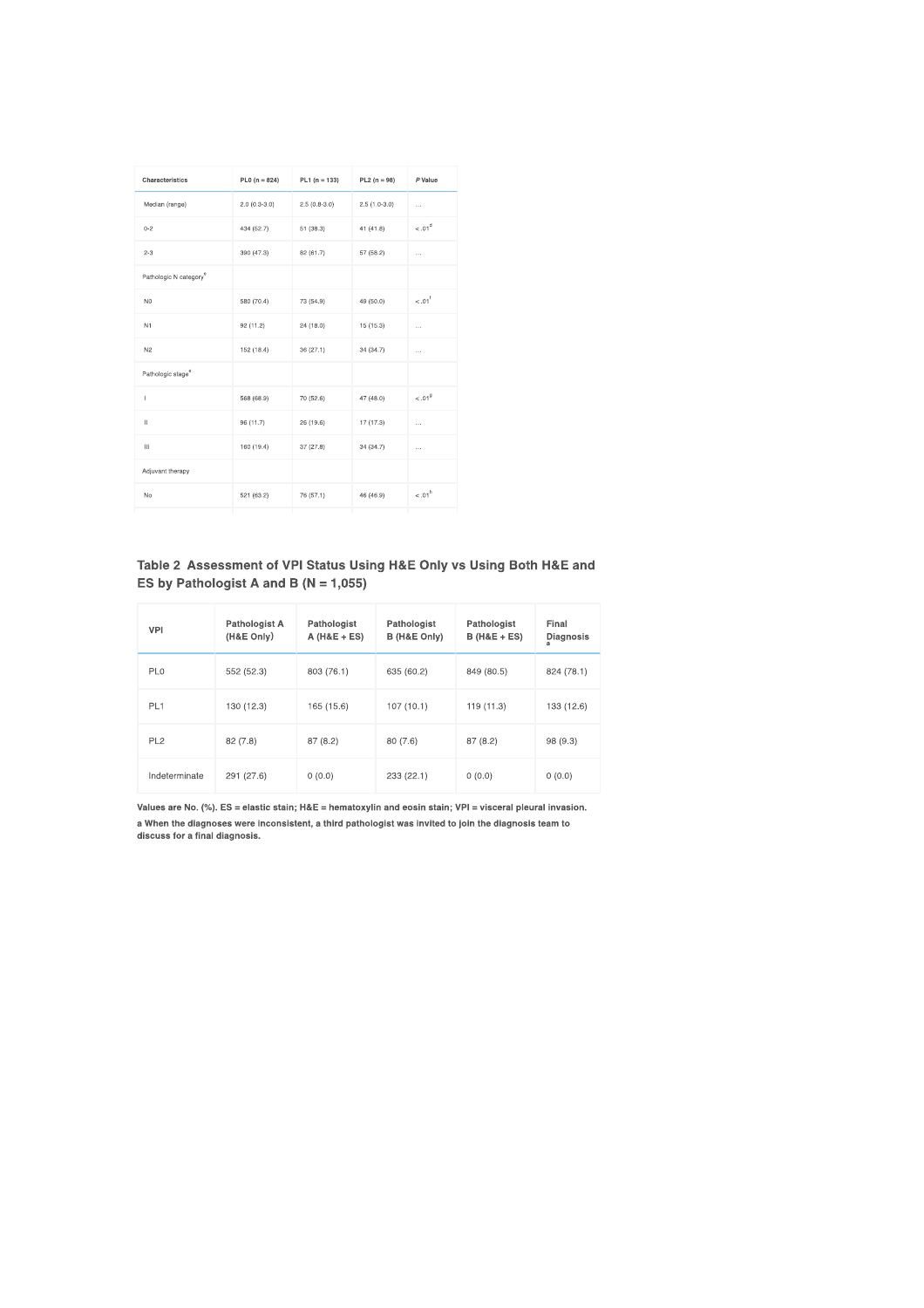

Figure 1A-D, Disease-free survival and overall survival curves for the entire cohort. A, Disease-free survival curves for two categories of patients according to the extent of visceral pleural invasion (VPI) (PL0 and PL1 + PL2) in the 1,055 patients. Among these two categories, PL0 vs PL1 + PL2,  $P < 0.01$ . B, Overall survival curves for two categories of patients according to the extent of VPI (PL0 and  $PL1 + PL2$ ) in the 1,055 patients. Among these two categories, PL0 vs PL1 + PL2,  $P < .01$ . C, Disease-free survival curves for three categories of patients according to the extent of VPI (PL0, PL1, and PL2) in the 1,055 patients. Among the three categories,  $P < .01$ ; PL0 vs PL1, P = .198; PL0 vs PL2, P < .01; PL1 vs PL2, P < .01. D, Overall survival curves for three categories of patients according to the extent of VPI (PL0, PL1, and PL2) in the 1,055 patients. Among the three categories, P < .01; PL0 vs PL1, P = .150; PL0 vs PL2, P < .01; PL1 vs PL2, P < .01.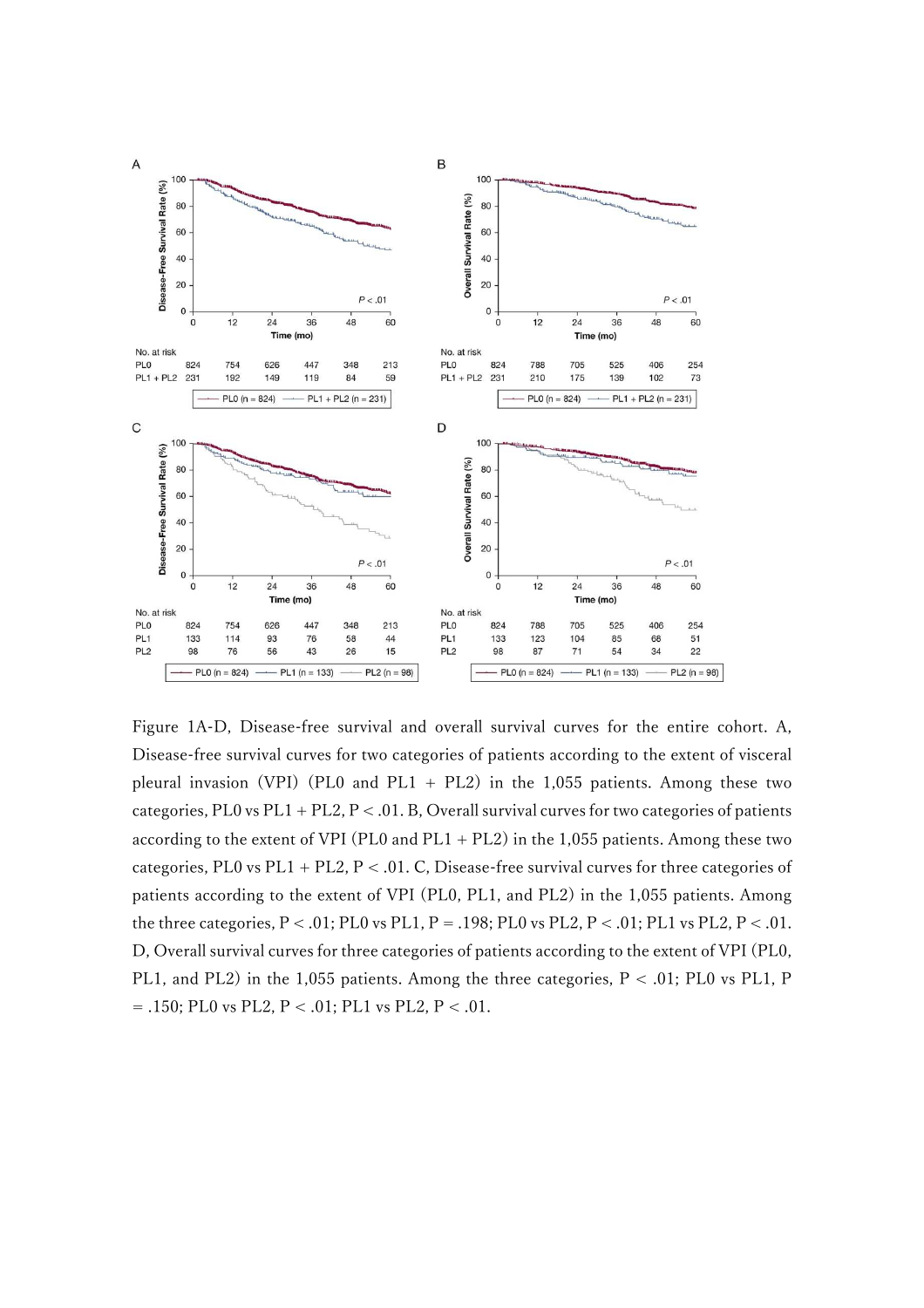

Figure 2A-D, Disease-free survival and overall survival curves for the node-negative and node-positive subgroups. A, Disease-free survival curves for three categories of patients according to the extent of visceral pleural invasion (VPI) (PL0, PL1, and PL2) in the nodenegative subgroup ( $n = 702$ ). Among the three categories,  $P < .01$ ; PL0 vs PL1, P = .468; PL0 vs PL2, P < .01; PL1 vs PL2, P < .01. B, Overall survival curves for three categories of patients according to the extent of VPI (PL0, PL1, and PL2) in the node-negative subgroup  $(n = 702)$ . Among the three categories, P < .01; PL0 vs PL1, P = .388; PL0 vs PL2, P < .01; PL1 vs PL2, P < .01. C, Disease-free survival curves for three categories of patients according to the extent of VPI (PL0, PL1, and PL2) in the node-positive subgroup  $(n = 353)$ . Among the three categories,  $P = .096$ ; PL0 vs PL1,  $P = .532$ ; PL0 vs PL2,  $P = .060$ ; PL1 vs PL2, P = .038. D, Overall survival curves for three categories of patients according to the extent of VPI (PL0, PL1, and PL2) in the node-positive subgroup  $(n = 353)$ . Among the three categories, P = .163; PL0 vs PL1, P = .701; PL0 vs PL2, P = .083; PL1 vs PL2, P = .094.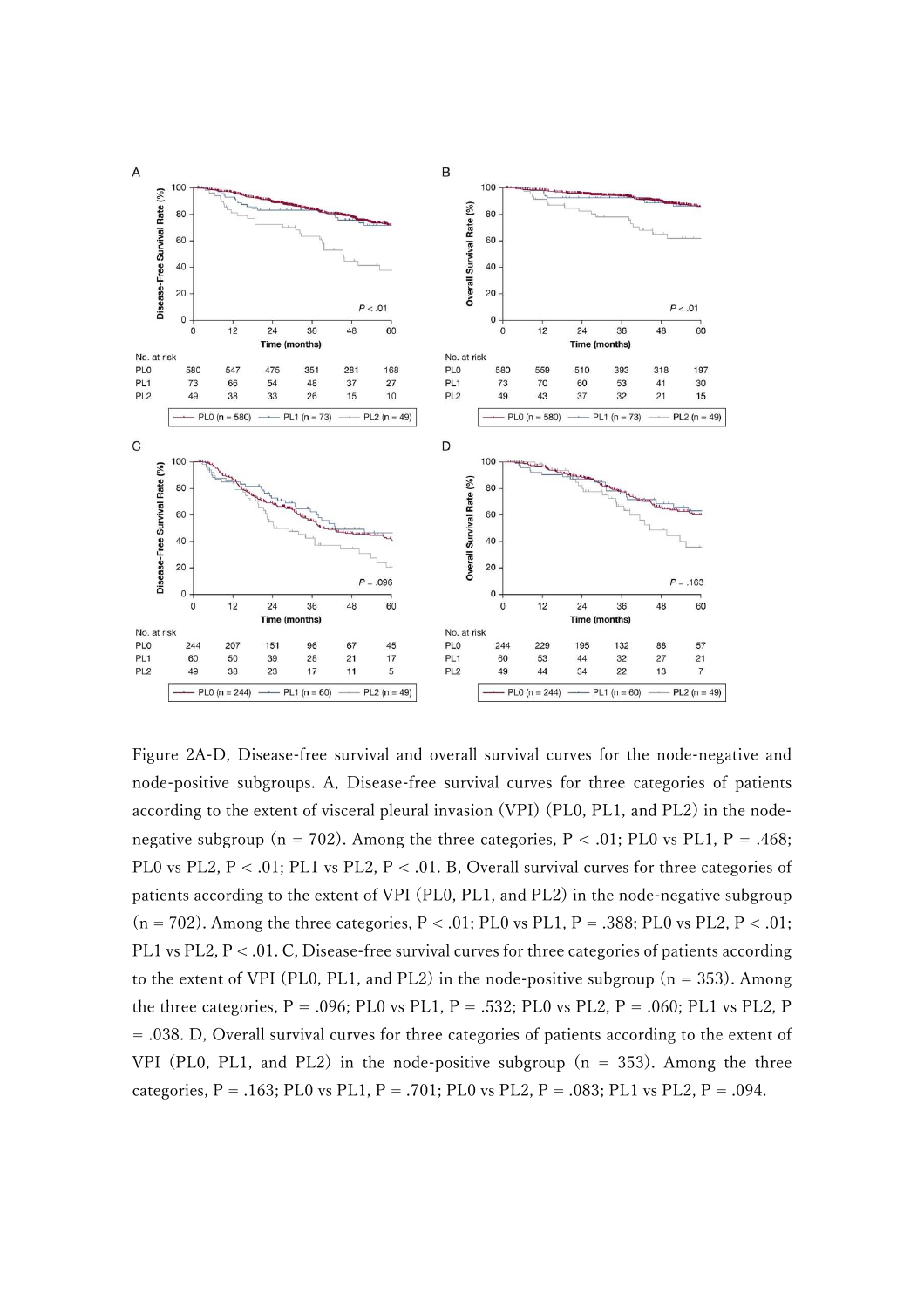|                                                                                                                                   |              |                    |         |              |                    |         | <b>DFS</b>               |              |                    | 0S      |              |                    |
|-----------------------------------------------------------------------------------------------------------------------------------|--------------|--------------------|---------|--------------|--------------------|---------|--------------------------|--------------|--------------------|---------|--------------|--------------------|
| Table 3 Prognostic Factors for DFS and OS by Multivariate Cox Regressi<br>Analysis in the Entire Cohort (n = $984$ ) <sup>a</sup> |              |                    |         |              |                    |         | Variable                 | <b>HR</b>    | 95% CI<br>for HR   | P Value | <b>HR</b>    | 95% CI<br>for HR   |
|                                                                                                                                   | <b>DFS</b>   |                    |         | <b>OS</b>    |                    |         | $0 - 2$                  | $\mathbf{1}$ |                    |         | 1            |                    |
| Variable                                                                                                                          | HR           | 95% CI<br>for HR   | P Value | HR           | 95% CI<br>for HR   | $P$ Val | $2 - 3$                  | 1.132        | $0.910 -$<br>1,408 |         | 1.106        | $0.831 -$<br>1,470 |
| Anatomic type                                                                                                                     |              |                    | .561    |              |                    | ,443    | VPI                      |              |                    | < 0.1   |              |                    |
| Central                                                                                                                           | $\uparrow$   |                    |         | 1            |                    |         | PLO                      | $\ddagger$   |                    |         | 1            |                    |
| Peripheral                                                                                                                        | 1.160        | $0,704 -$<br>1,910 |         | 1,277        | 0,683-<br>2,389    |         | PL1                      | 1.072        | $0.795 -$<br>1,448 | .648    | 1.123        | $0,761-$<br>1,659  |
| Histology type                                                                                                                    |              |                    | ,067    |              |                    | ,951    | PL <sub>2</sub>          | 1,692        | $1.251 -$<br>2.289 | < 0.01  | 2,169        | 1.494<br>3,149     |
| Adenocarcinoma                                                                                                                    | $\,$ 1       |                    |         | 1            |                    |         | Pathologic N<br>category |              |                    | $-.01$  |              |                    |
| Squamous                                                                                                                          | 0.710        | $0.498 -$<br>1.010 | .057    | 0.981        | $0.651 -$<br>1,477 | .925    | N <sub>0</sub>           | $\mathbf{1}$ |                    |         | 1            |                    |
| Other                                                                                                                             | 1.527        | $0,740-$<br>3.149  | .252    | 1,145        | $0.459 -$<br>2.854 | .771    | N1                       | 1.976        | $1.453 -$<br>2,688 | < 0.01  | 2.765        | 1.870-<br>4,089    |
| Cell<br>differentiation <sup>b</sup>                                                                                              |              |                    | .253    |              |                    | .065    | N <sub>2</sub>           | 2.412        | 1.855-<br>3,136    | $-.01$  | 3.118        | 2.203-<br>4,413    |
| Well                                                                                                                              | $\mathbb{1}$ |                    |         | $\mathbf{1}$ |                    |         | Smoking history          |              |                    | < 01    |              |                    |
| Moderate                                                                                                                          | 1,019        | $0.633 -$<br>1,638 | .939    | 0.847        | 0.456-<br>1,575    | .600    | Never                    | $\ddagger$   |                    |         | $\mathbf{1}$ |                    |
| Poor                                                                                                                              | 1,229        | $0.753 -$<br>2,007 | .409    | 1.201        | 0.637-<br>2,261    | .572    | Current                  | 1,616        | 1.286-<br>2,031    | < 0.01  | 1,730        | $1,281-$<br>2,335  |
| Tumor size, cm                                                                                                                    |              |                    | .265    |              |                    | ,490    | Former                   | 1,386        | 0.956-<br>2.009    | ,085    | 1,583        | 0.985<br>2,545     |

 $\boldsymbol{P}$ Value

 $< 0.1$ 

.559

 $<.01$ 

 $<.01$ 

 $<.01$ 

 $< 01$  $< 01$ 

 $<.01$ 

 $.058$ 

| Variable         | <b>DFS</b> |                    |         | <b>OS</b> |                    |         |
|------------------|------------|--------------------|---------|-----------|--------------------|---------|
|                  | <b>HR</b>  | 95% CI<br>for HR   | P Value | <b>HR</b> | 95% CI<br>for HR   | P Value |
| Adjuvant therapy |            |                    | .030    |           |                    | .378    |
| <b>No</b>        | 1          |                    |         | 1         |                    |         |
| Yes              | 1.287      | $1,025 -$<br>1,616 |         | 0.874     | $0.648 -$<br>1.179 |         |

DFS = disease-free survival; HR = hazard ratio; OS = overall survival; VPI = visceral pleural invasion.

 $B = 0.3$ <br>
Seventy-one cases unavailable for cell differentiation were excluded.<br>
A Seconding to the WHO Classification of Tumours of the Lung, Pleura, Thymus and Heart.<sup>30</sup><br>
c According to the eighth edition lung cancer s